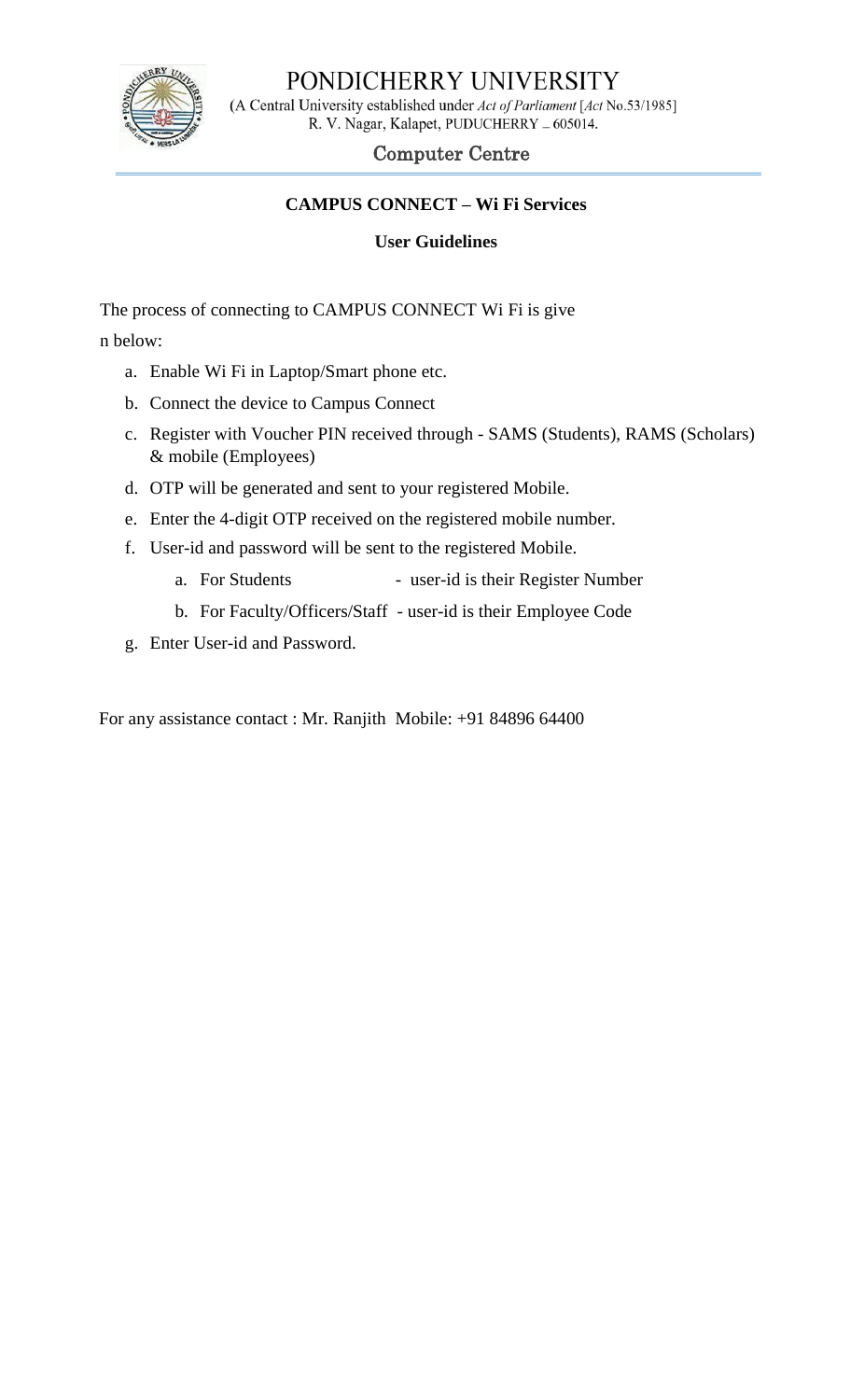#### **Step-by-Step procedure to connect to CAMPUS CONNECT (Screenshot)**

- a. Enable Wi-Fi in Laptop/Smart phone, etc.
- b. Connect your device to Campus Connect
- c. Users will be redirected to the following portal.

|               | First Login Page after Redirection                          |                                                            |
|---------------|-------------------------------------------------------------|------------------------------------------------------------|
|               | ONDERLIGHT UNIVERSITY                                       | ≡                                                          |
|               |                                                             |                                                            |
|               | Login to University Wifi<br><b>EXTER YOUR MOSILE NUMBER</b> |                                                            |
|               | Enter your gassword.                                        |                                                            |
|               | <b>CONTINUE</b>                                             | <b>Click on</b><br><b>User Registration</b><br><b>Link</b> |
| <b>UD</b> ray | User Registration                                           |                                                            |

d. Register with Voucher PIN received through - SAMS (Students), RAMS (Scholars) & mobile (Employees)

|                                      | First Time User Registration Page                                     | ≡                                    |
|--------------------------------------|-----------------------------------------------------------------------|--------------------------------------|
|                                      | I ONDICHERRY CINVERSITY                                               |                                      |
|                                      |                                                                       |                                      |
|                                      |                                                                       |                                      |
|                                      |                                                                       |                                      |
|                                      |                                                                       |                                      |
|                                      | High speed internet, just one step away.                              | <b>Enter Mobile</b><br><b>Number</b> |
|                                      | ENTER YOUR MOBILE NUMBER.                                             |                                      |
| <b>Enter Voucher PIN</b><br>received | Enter voucher pin                                                     |                                      |
|                                      | * By continuing, you agree to our Privacy. Palicy and Jerman Service. | Click Here                           |
|                                      | <b>CONTINUE</b>                                                       |                                      |

e. Enter the 4-digit OTP received on the registered mobile number.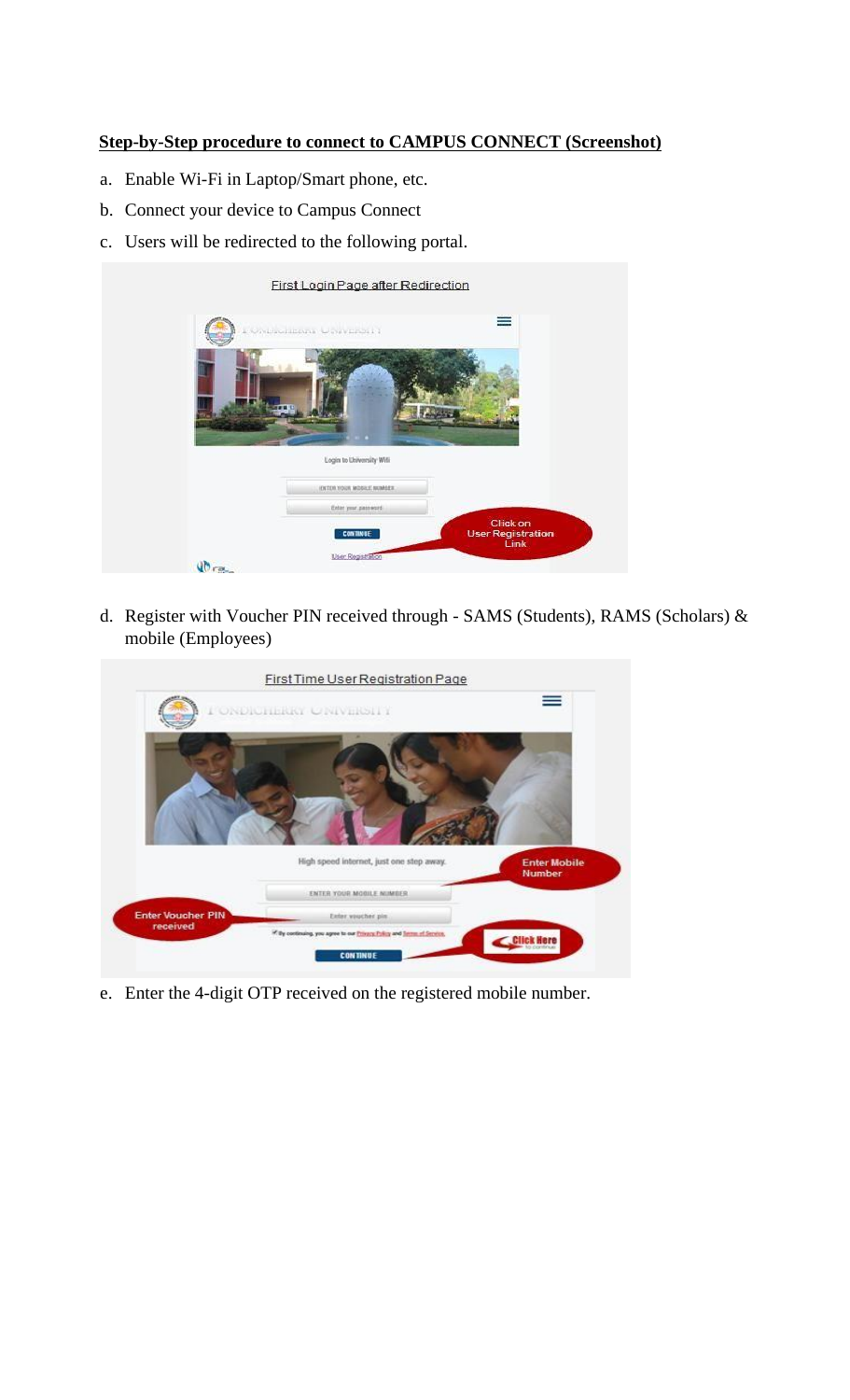| OTP Page                                                           |                                                          |
|--------------------------------------------------------------------|----------------------------------------------------------|
| I ONDRIEDAT UNIVERSITI                                             | ≡                                                        |
| $-11$                                                              |                                                          |
| Sit back and relax while we verify your mobile number.             | <b>Enter 4-Digit</b><br><b>OTP</b> received<br>on Mobile |
| ENTER OTP<br>LOGIN                                                 | <b>Click Login</b>                                       |
| If you do not receive the OTP within 10 minutes, click Resend OTP. |                                                          |

- f. User-id and password will be sent to registered Mobile.
	- a. For Scholars/Students user-id is their Register Number
	- b. For Faculty/Officers/Staff user-id is their Employee Code

| Password Page                                                                               |                                |
|---------------------------------------------------------------------------------------------|--------------------------------|
| PONDICIBILITY ONIVERSITY                                                                    | ≡                              |
|                                                                                             |                                |
|                                                                                             |                                |
|                                                                                             |                                |
| University Wi-Fi                                                                            |                                |
| Thanks for Confirming OTP, your password has been sent to<br>your Registered Mobile number. | <b>Glica Here</b><br>to kep in |
| <b>CLICK NERE TO LOGIN</b>                                                                  |                                |
|                                                                                             |                                |

g. Enter the user-id and password.

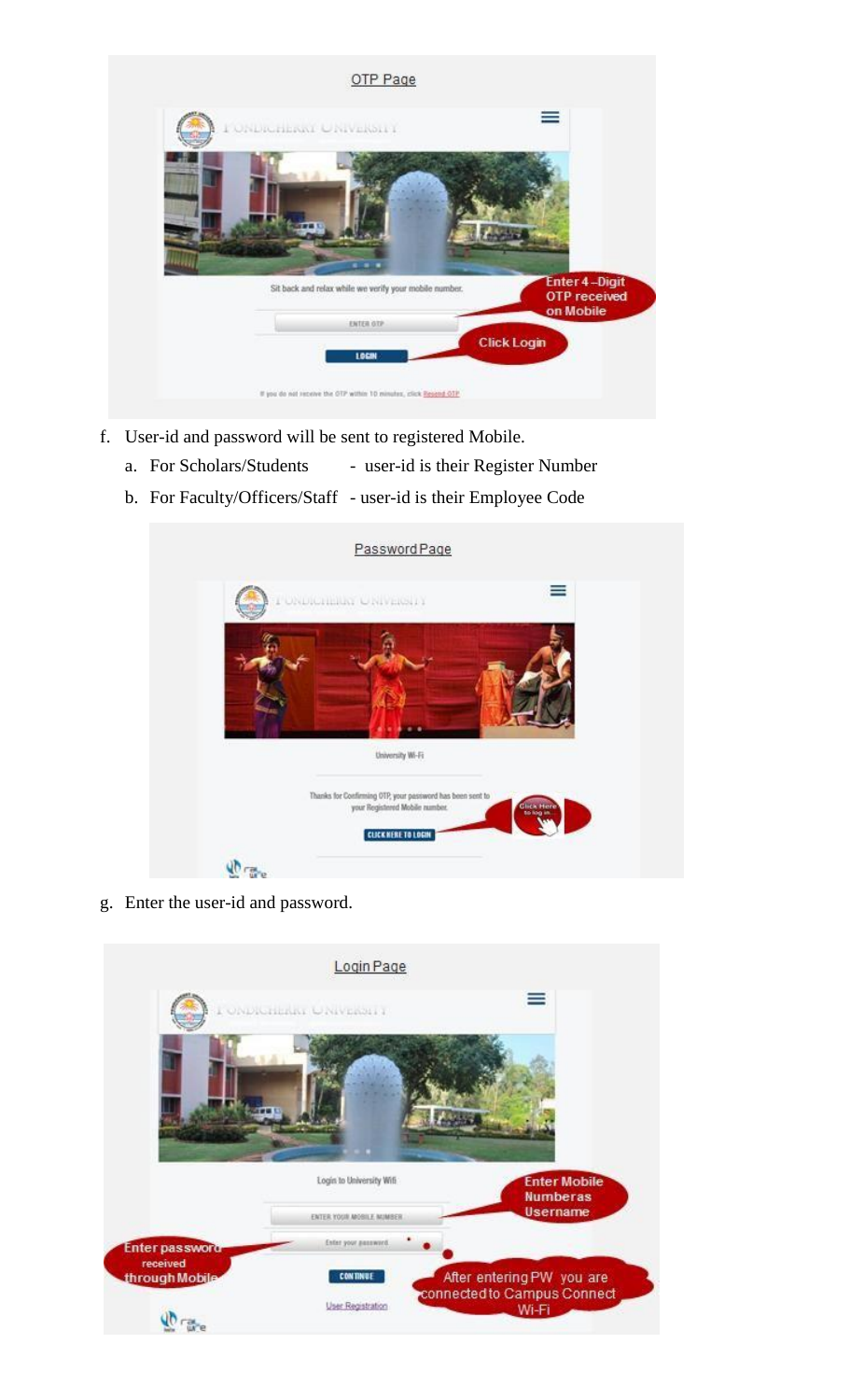## **Step-by-step procedure to change of Password**



---------------------------------------------------------------------------------------------------------------

Change Password from Self Care Portal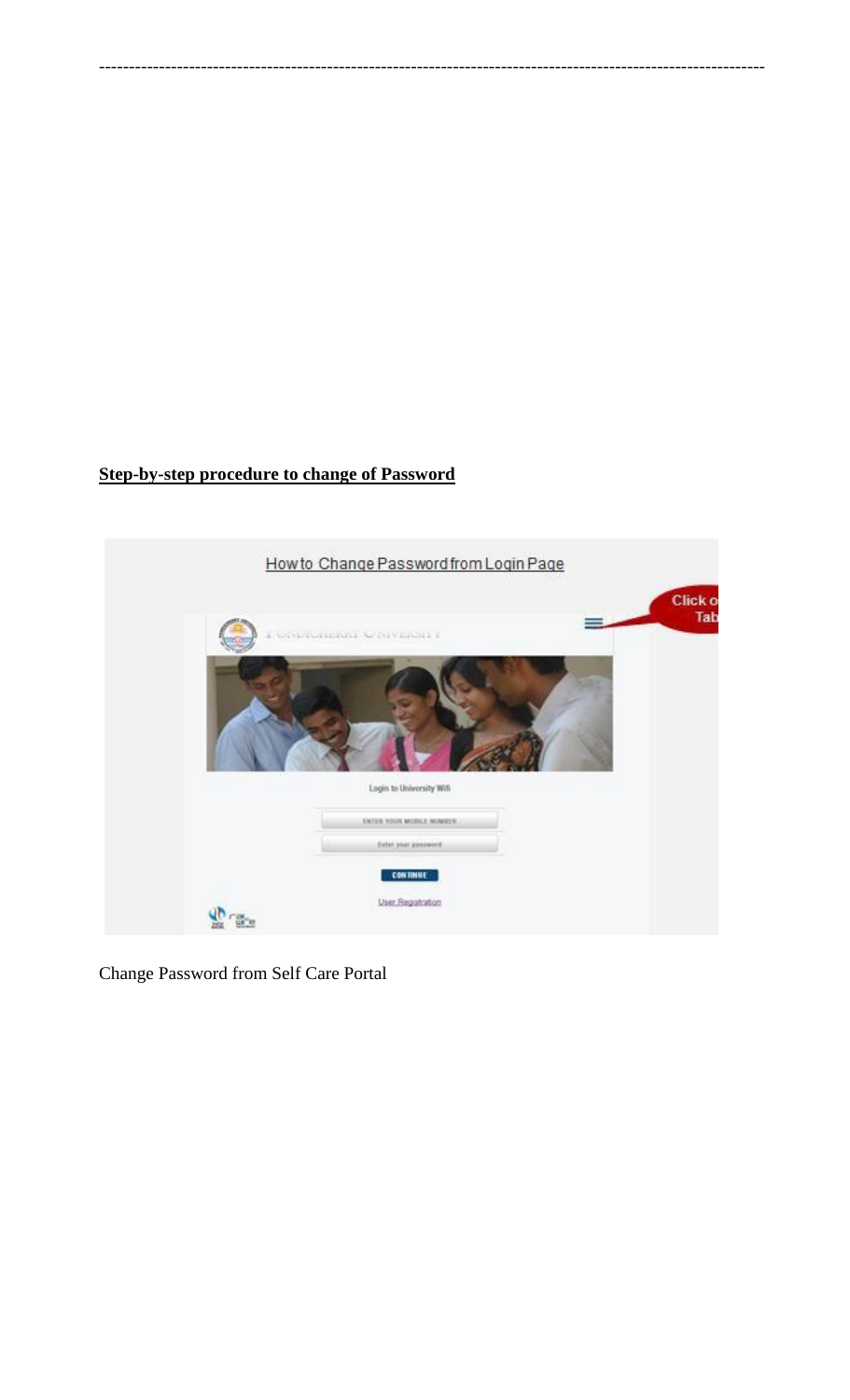

|                            | How to Change Password from Self Care Portal<br>ONDIGHERS UNIVERSITY | ≡                                      |
|----------------------------|----------------------------------------------------------------------|----------------------------------------|
|                            |                                                                      |                                        |
|                            | Login to University Wifi                                             | <b>Enter Mobile</b><br><b>Numberas</b> |
|                            | ENTER YOUR AROSILE MUMBER.                                           | Username                               |
|                            |                                                                      |                                        |
| <b>Enter password</b>      | Enter your assumed.                                                  |                                        |
| received<br>through Mobile | <b>CONTINUE</b>                                                      |                                        |